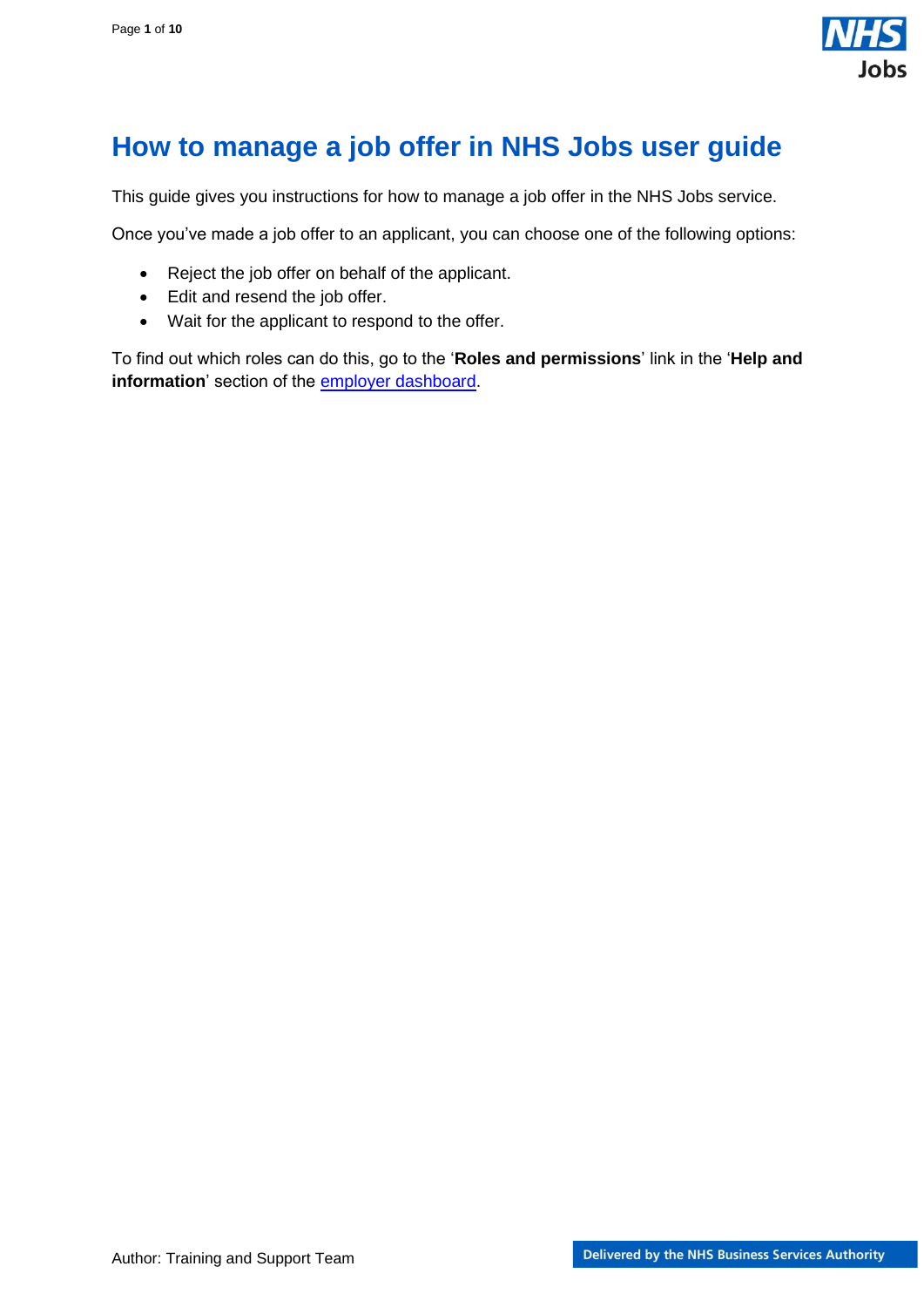# **Contents**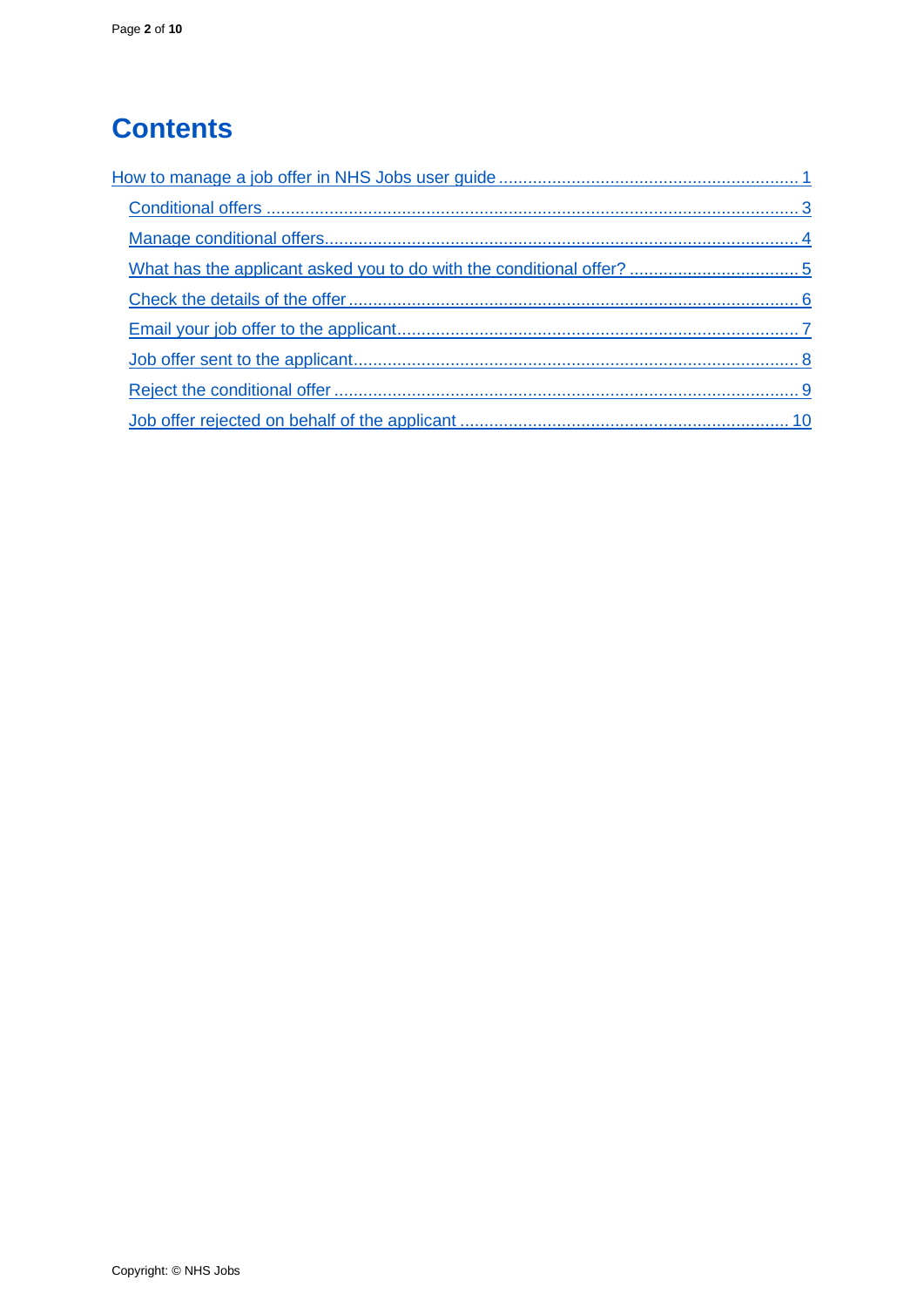#### <span id="page-2-0"></span>**Conditional offers**

This page gives you instructions for how to manage a conditional offer.

**Important:** You must have an applicant at the conditional offer recruitment stage. In this example, there's 1 applicant at this stage.

To manage a conditional offer, complete the following step:

1. Select the ['Conditional offers'](#page-3-0) link.

|                                                                |                                                                 | You're viewing NHS Training and Support<br>Change                                           |
|----------------------------------------------------------------|-----------------------------------------------------------------|---------------------------------------------------------------------------------------------|
| Jobs                                                           |                                                                 | Signed in as Liam M1 Sign Out                                                               |
|                                                                |                                                                 | Show tasks for all accounts                                                                 |
|                                                                | <b>BETA</b> Your feedback will help us to improve this service. |                                                                                             |
| NHS Training and Support<br><b>Dashboard</b><br>Tasks by stage | <b>Listings by user</b>                                         | What you can do<br><b>Create a job listing</b><br>Search for a listing                      |
| Showing tasks for<br>All users<br>$\checkmark$                 |                                                                 | Search for an applicant                                                                     |
| <b>Draft</b>                                                   | $\Omega$                                                        | <b>Manage the account</b>                                                                   |
| <b>Published</b>                                               | $\mathbf 0$                                                     | Manage users<br>At risk applicants<br><b>Accredited logos</b><br>Key performance indicators |
| <b>Shortlisting</b>                                            | $\mathbf 0$                                                     | (KPIs)<br><b>Approval settings</b>                                                          |
| <b>Interviews</b>                                              | 3 - on track 0, overdue 3                                       | Departments<br><b>Welsh listings</b>                                                        |
| <b>Ready to offer</b>                                          | 3                                                               | <b>Documents and</b><br>templates                                                           |
| <b>Conditional offers</b>                                      | 1                                                               | <b>Supporting documents</b><br>Contract templates                                           |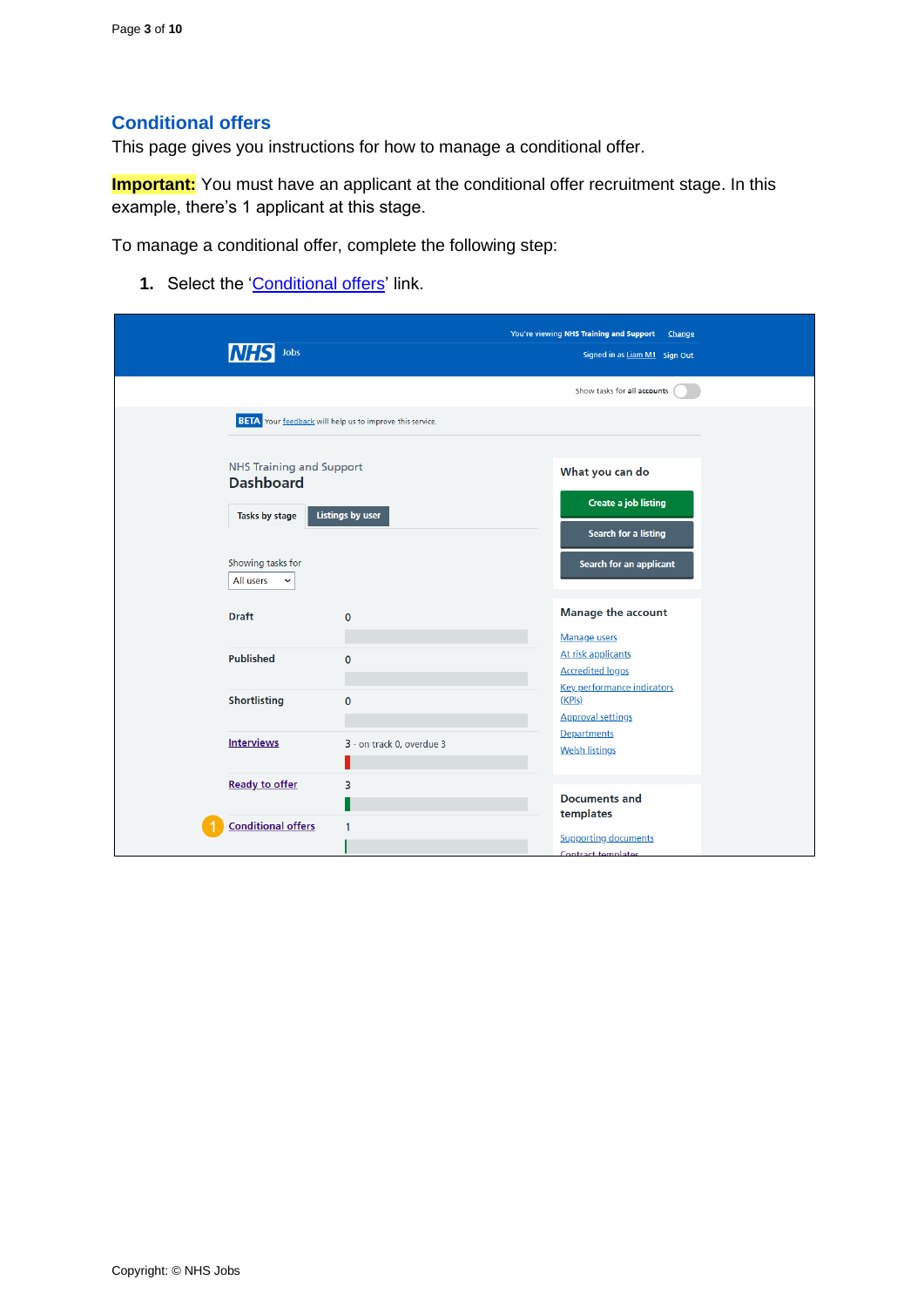#### <span id="page-3-0"></span>**Manage conditional offers**

This page gives you instructions for how to manage a conditional offer.

**Important:** In this example, you've sent a job offer to the applicant.

Find the applicant and complete the following step:

**1.** Select the ['Respond for the applicant'](#page-4-0) link.

|                                                                                                                                                                  |                                                                 |                                |                                | You're viewing NHS Training and Support<br>Change |  |
|------------------------------------------------------------------------------------------------------------------------------------------------------------------|-----------------------------------------------------------------|--------------------------------|--------------------------------|---------------------------------------------------|--|
| Jobs                                                                                                                                                             |                                                                 |                                |                                | Signed in as Liam M1 Sign Out                     |  |
|                                                                                                                                                                  |                                                                 |                                |                                | Show tasks for all accounts                       |  |
|                                                                                                                                                                  | <b>BETA</b> Your feedback will help us to improve this service. |                                |                                |                                                   |  |
| < Go back<br><b>NHS Training and Support</b><br><b>Conditional offers</b><br>Showing tasks for<br>All users<br>Showing tasks<br>All<br><b>Conditional offers</b> | $\check{ }$<br>$\check{ }$                                      |                                |                                |                                                   |  |
| <b>Applicant</b>                                                                                                                                                 | Job title                                                       | <b>Deadline</b>                | Task                           | What needs doing next                             |  |
| <b>Liam MA</b><br>AR-210819-00005                                                                                                                                | <b>Training and Support Officer</b><br>T0111-21-7774            | 14 Jul 2022<br><b>ON TRACK</b> | Offer sent                     | Respond for the applicant                         |  |
|                                                                                                                                                                  |                                                                 |                                |                                |                                                   |  |
| <b>Privacy policy</b>                                                                                                                                            | <b>Terms and conditions</b><br><b>Accessibility Statement</b>   | Cookies                        | How to create and publish jobs | © Crown copyright                                 |  |

**Tip:** Select the 'Applicant' and 'Job title' links for more information. If you've got a lot of job listings, you can use the '**Showing tasks for**' and '**Showing tasks**' filters to reduce the number of job listings on the page.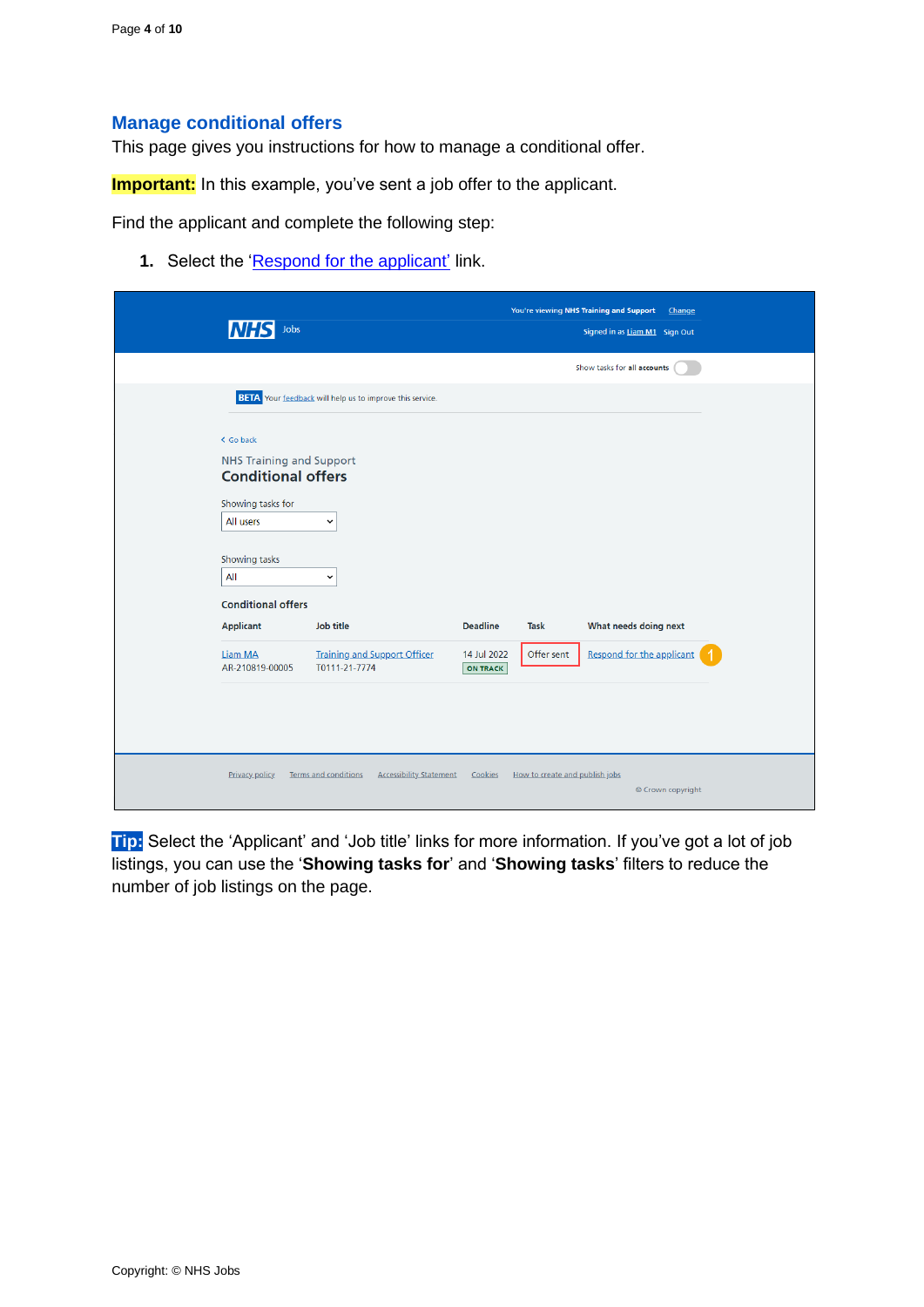#### <span id="page-4-0"></span>**What has the applicant asked you to do with the conditional offer?**

This page gives you instructions for how to confirm what the applicant has asked you to do with the conditional offer.

**Important:** This would usually be the outcome of an email or telephone conversation with them.

To confirm what the applicant has asked you to do with the conditional offer, complete the following steps:

- **1.** Select the 'View the details of the conditional offer' link.
- **2.** Select an answer:
	- ['Reject the offer'](#page-8-0) (optional).
	- **Edit and resend offer' (optional).**
- **3.** Select the 'Continue' button.

| Jobs                                                                                     |                                                                                                                                                  | You're viewing NHS Training and Support<br>Signed in as Liam M1 Sign Out | Change            |
|------------------------------------------------------------------------------------------|--------------------------------------------------------------------------------------------------------------------------------------------------|--------------------------------------------------------------------------|-------------------|
|                                                                                          | <b>BETA</b> Your feedback will help us to improve this service.                                                                                  |                                                                          |                   |
| < Go back                                                                                | What has the applicant asked you to do<br>with the conditional offer?<br>This would usually be the outcome of an email or telephone conversation |                                                                          |                   |
| with them.                                                                               |                                                                                                                                                  |                                                                          |                   |
| View the details of the conditional offer                                                |                                                                                                                                                  |                                                                          |                   |
| <b>Applicant name</b>                                                                    | Liam MA                                                                                                                                          |                                                                          |                   |
| <b>Telephone number</b>                                                                  |                                                                                                                                                  |                                                                          |                   |
| Job title<br><b>Job location</b>                                                         | <b>Training and Support Officer</b><br><b>Goldcrest Way</b>                                                                                      |                                                                          |                   |
|                                                                                          | Newcastle Upon Tyne<br>NE158NY                                                                                                                   |                                                                          |                   |
| <b>Contract type</b>                                                                     | Permanent                                                                                                                                        |                                                                          |                   |
| <b>Working pattern</b>                                                                   | <b>Full-time</b>                                                                                                                                 |                                                                          |                   |
| <b>Number of hours</b><br>or sessions a week                                             | 37.5 hours a week                                                                                                                                |                                                                          |                   |
| Pay Scheme                                                                               | Agenda for Change                                                                                                                                |                                                                          |                   |
| <b>Band</b>                                                                              | Band 5                                                                                                                                           |                                                                          |                   |
| Pay                                                                                      | £24,907 - 30,615 a year                                                                                                                          |                                                                          |                   |
| Contact                                                                                  | Joe Bloggs                                                                                                                                       |                                                                          |                   |
| <b>Contact role</b>                                                                      |                                                                                                                                                  |                                                                          |                   |
| <b>Contact email</b>                                                                     | joebloggs@nhs.net                                                                                                                                |                                                                          |                   |
| <b>Contact phone</b><br>Reject the offer<br>Edit and resend the offer<br><b>Continue</b> |                                                                                                                                                  |                                                                          |                   |
| <b>Privacy policy</b>                                                                    | Terms and conditions<br><b>Accessibility Statement</b><br>Cookies                                                                                | How to create and publish jobs                                           | © Crown copyright |

**Tip:** You do not have to complete an action on this page, you can wait for the applicant to respond. If you don't want to do any of the options, select the '< Go back' link.

If you don't want to do any of the options, you've reached the end of this user guide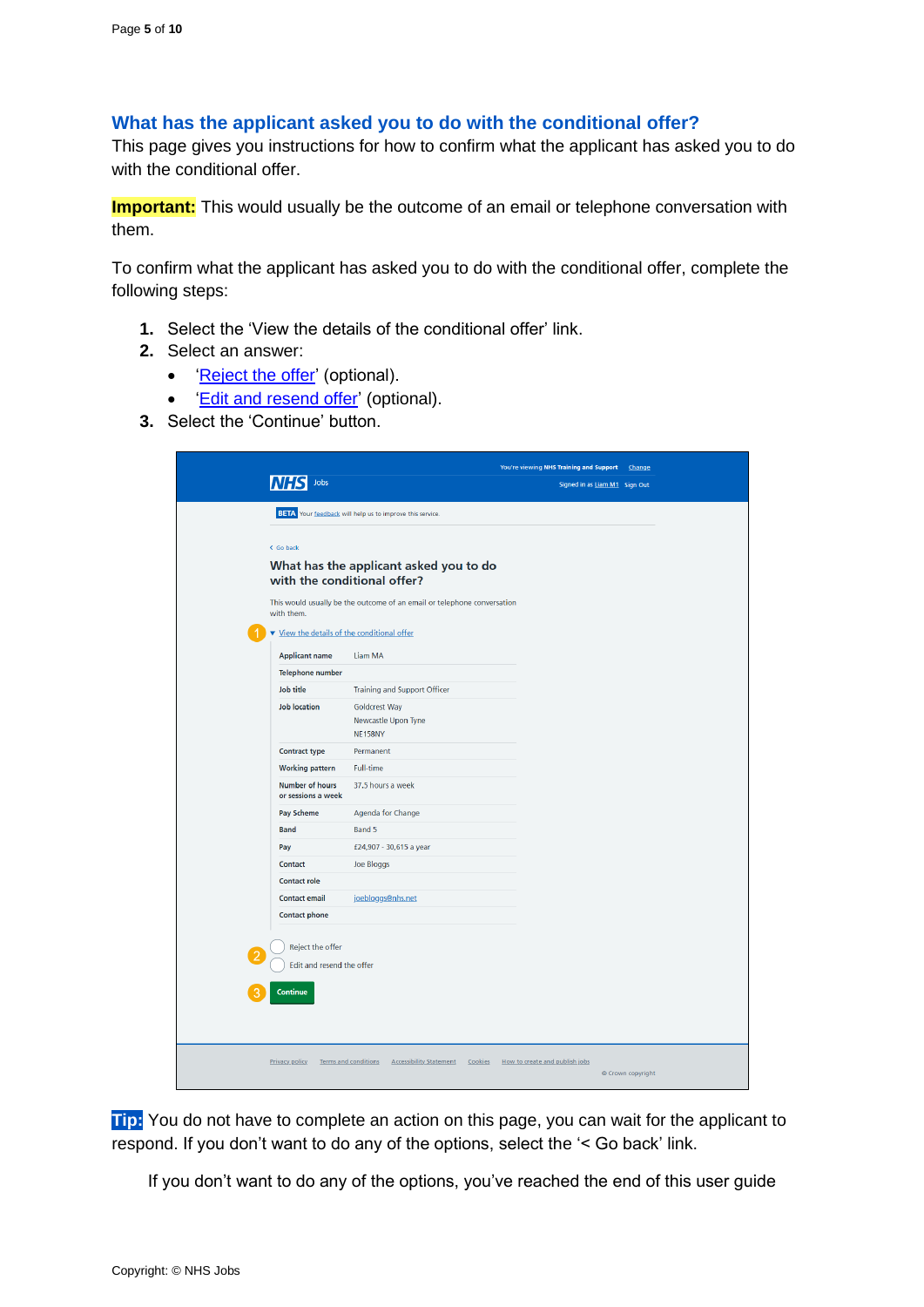#### <span id="page-5-0"></span>**Check the details of the offer**

This page gives you instructions for how to check the details of the offer.

**Important:** This page is only shown if you're editing and resending the conditional offer to the applicant.

To check the details of the offer, complete the following steps:

- **1.** Select a 'Change' link.
- 2. Select the ['Continue'](#page-6-0) button.

| <b>BETA</b> Your feedback will help us to improve this service.<br>< Go back<br>Offer the job<br>Check the details of the offer<br><b>Applicant name</b><br>Liam MA<br><b>Telephone number</b><br>Job title<br>Training and Support Officer<br><b>Job location</b><br><b>Goldcrest Way</b><br>Change<br>Newcastle Upon Tyne<br><b>NE158NY</b><br>Permanent<br><b>Contract type</b><br>Change<br><b>Full-time</b><br><b>Working pattern</b><br>Change<br>Number of hours or sessions a<br>37.5 Hours a week<br>Change<br>week<br>Pay Scheme<br>Agenda for Change<br><b>Band</b><br>Band 5<br>Pay<br>£24,907 - £30,615 a year<br>Change<br>Send offer<br>Use a template in the NHS Jobs online service<br>Change<br>Offer letter template<br><b>NHS Jobs</b><br>Change<br>No documents selected<br><b>Supporting documents</b><br>Change<br>Contact<br>Joe Bloggs<br>Change<br>joebloggs@nhs.net<br><b>Continue</b> | Jobs | Signed in as Liam M1 Sign Out |  |
|-------------------------------------------------------------------------------------------------------------------------------------------------------------------------------------------------------------------------------------------------------------------------------------------------------------------------------------------------------------------------------------------------------------------------------------------------------------------------------------------------------------------------------------------------------------------------------------------------------------------------------------------------------------------------------------------------------------------------------------------------------------------------------------------------------------------------------------------------------------------------------------------------------------------|------|-------------------------------|--|
|                                                                                                                                                                                                                                                                                                                                                                                                                                                                                                                                                                                                                                                                                                                                                                                                                                                                                                                   |      |                               |  |
|                                                                                                                                                                                                                                                                                                                                                                                                                                                                                                                                                                                                                                                                                                                                                                                                                                                                                                                   |      |                               |  |
|                                                                                                                                                                                                                                                                                                                                                                                                                                                                                                                                                                                                                                                                                                                                                                                                                                                                                                                   |      |                               |  |
|                                                                                                                                                                                                                                                                                                                                                                                                                                                                                                                                                                                                                                                                                                                                                                                                                                                                                                                   |      |                               |  |
|                                                                                                                                                                                                                                                                                                                                                                                                                                                                                                                                                                                                                                                                                                                                                                                                                                                                                                                   |      |                               |  |
|                                                                                                                                                                                                                                                                                                                                                                                                                                                                                                                                                                                                                                                                                                                                                                                                                                                                                                                   |      |                               |  |
|                                                                                                                                                                                                                                                                                                                                                                                                                                                                                                                                                                                                                                                                                                                                                                                                                                                                                                                   |      |                               |  |
|                                                                                                                                                                                                                                                                                                                                                                                                                                                                                                                                                                                                                                                                                                                                                                                                                                                                                                                   |      |                               |  |
|                                                                                                                                                                                                                                                                                                                                                                                                                                                                                                                                                                                                                                                                                                                                                                                                                                                                                                                   |      |                               |  |
|                                                                                                                                                                                                                                                                                                                                                                                                                                                                                                                                                                                                                                                                                                                                                                                                                                                                                                                   |      |                               |  |
|                                                                                                                                                                                                                                                                                                                                                                                                                                                                                                                                                                                                                                                                                                                                                                                                                                                                                                                   |      |                               |  |
|                                                                                                                                                                                                                                                                                                                                                                                                                                                                                                                                                                                                                                                                                                                                                                                                                                                                                                                   |      |                               |  |
|                                                                                                                                                                                                                                                                                                                                                                                                                                                                                                                                                                                                                                                                                                                                                                                                                                                                                                                   |      |                               |  |
|                                                                                                                                                                                                                                                                                                                                                                                                                                                                                                                                                                                                                                                                                                                                                                                                                                                                                                                   |      |                               |  |
|                                                                                                                                                                                                                                                                                                                                                                                                                                                                                                                                                                                                                                                                                                                                                                                                                                                                                                                   |      |                               |  |
|                                                                                                                                                                                                                                                                                                                                                                                                                                                                                                                                                                                                                                                                                                                                                                                                                                                                                                                   |      |                               |  |
|                                                                                                                                                                                                                                                                                                                                                                                                                                                                                                                                                                                                                                                                                                                                                                                                                                                                                                                   |      |                               |  |
|                                                                                                                                                                                                                                                                                                                                                                                                                                                                                                                                                                                                                                                                                                                                                                                                                                                                                                                   |      |                               |  |

To find out how to change the job offer, go to the '**How to make a job offer in NHS Jobs**' user guide or video from the 'Make a job offer' section of the 'Help and support for [employers'](https://www.nhsbsa.nhs.uk/new-nhs-jobs-service/help-and-support-employers) webpage.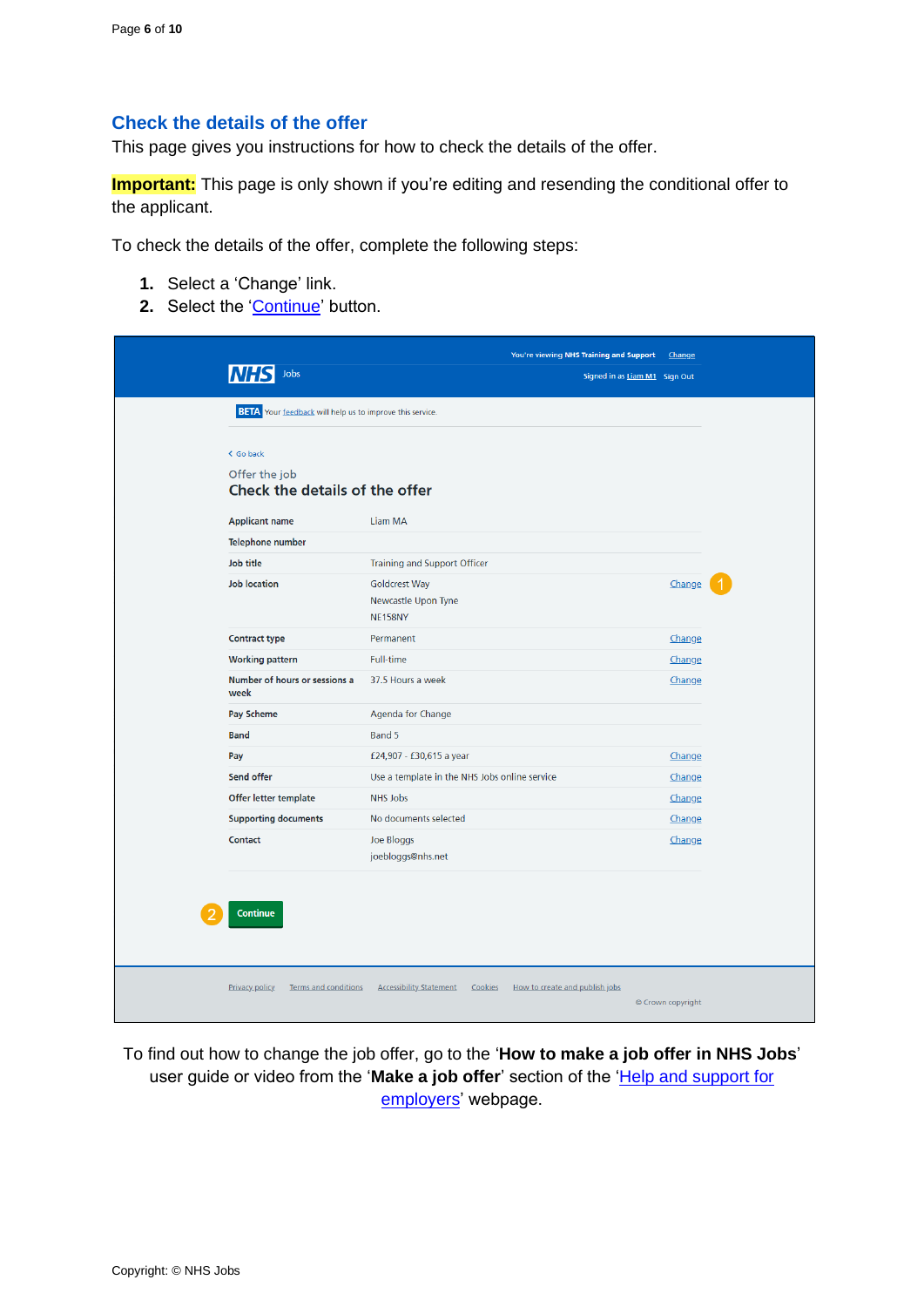#### <span id="page-6-0"></span>**Email your job offer to the applicant**

This page gives you instructions for how to email your job offer to the applicant.

**Important:** Once the applicant receives the email, they will follow the link, sign into their NHS Jobs account, and then read and e-sign their documents.

To email your job offer to the applicant, complete the following steps:

- **1.** Select the 'preview the offer letter' link.
- **2.** Select the 'download the offer letter' link.
- **3.** Select the ['Send offer to applicant'](#page-7-0) button.

|                                                                                                                     | You're viewing NHS Training and Support Change |
|---------------------------------------------------------------------------------------------------------------------|------------------------------------------------|
| Jobs                                                                                                                | Signed in as Liam M1 Sign Out                  |
| <b>BETA</b> Your feedback will help us to improve this service.                                                     |                                                |
| < Go back                                                                                                           |                                                |
| Offer the job                                                                                                       |                                                |
| Email your job offer to Liam MA                                                                                     |                                                |
| You'll send an automated email offering the job:                                                                    |                                                |
|                                                                                                                     |                                                |
| Dear Liam MA<br>We're pleased to confirm our conditional offer for the Training and                                 |                                                |
| Support Officer job here at NHS Training and Support. You'll find<br>details of the offer in your NHS Jobs account. |                                                |
| We recommend that you do not give notice on your current job                                                        |                                                |
| until we're satisfied with your pre-employment checks.                                                              |                                                |
| What happens next                                                                                                   |                                                |
| You'll give us referees who can cover your previous employment,<br>education or training history.                   |                                                |
| You'll do this by signing in to your NHS Jobs account:                                                              |                                                |
| sign-in                                                                                                             |                                                |
| If you've got any questions                                                                                         |                                                |
| You can contact:                                                                                                    |                                                |
| Joe Bloggs<br>joebloggs@nhs.net                                                                                     |                                                |
| Regards,                                                                                                            |                                                |
| <b>NHS Training and Support</b>                                                                                     |                                                |
| What happens next                                                                                                   |                                                |
| The applicant will follow the link in this email, sign in to their NHS Jobs                                         |                                                |
| account, and then read and e-sign their documents.                                                                  |                                                |
| You can also:                                                                                                       |                                                |
| preview the offer letter (PDF, 4 KB) or<br>download the offer letter (PDF, 4 KB)                                    |                                                |
|                                                                                                                     |                                                |
| Send offer to applicant                                                                                             |                                                |
|                                                                                                                     |                                                |
|                                                                                                                     |                                                |
| Terms and conditions Accessibility Statement Cookies How to create and publish jobs<br><b>Privacy policy</b>        | © Crown copyright                              |
|                                                                                                                     |                                                |

**Tip:** The offer letter document is previewed and downloaded in a portable document format (PDF).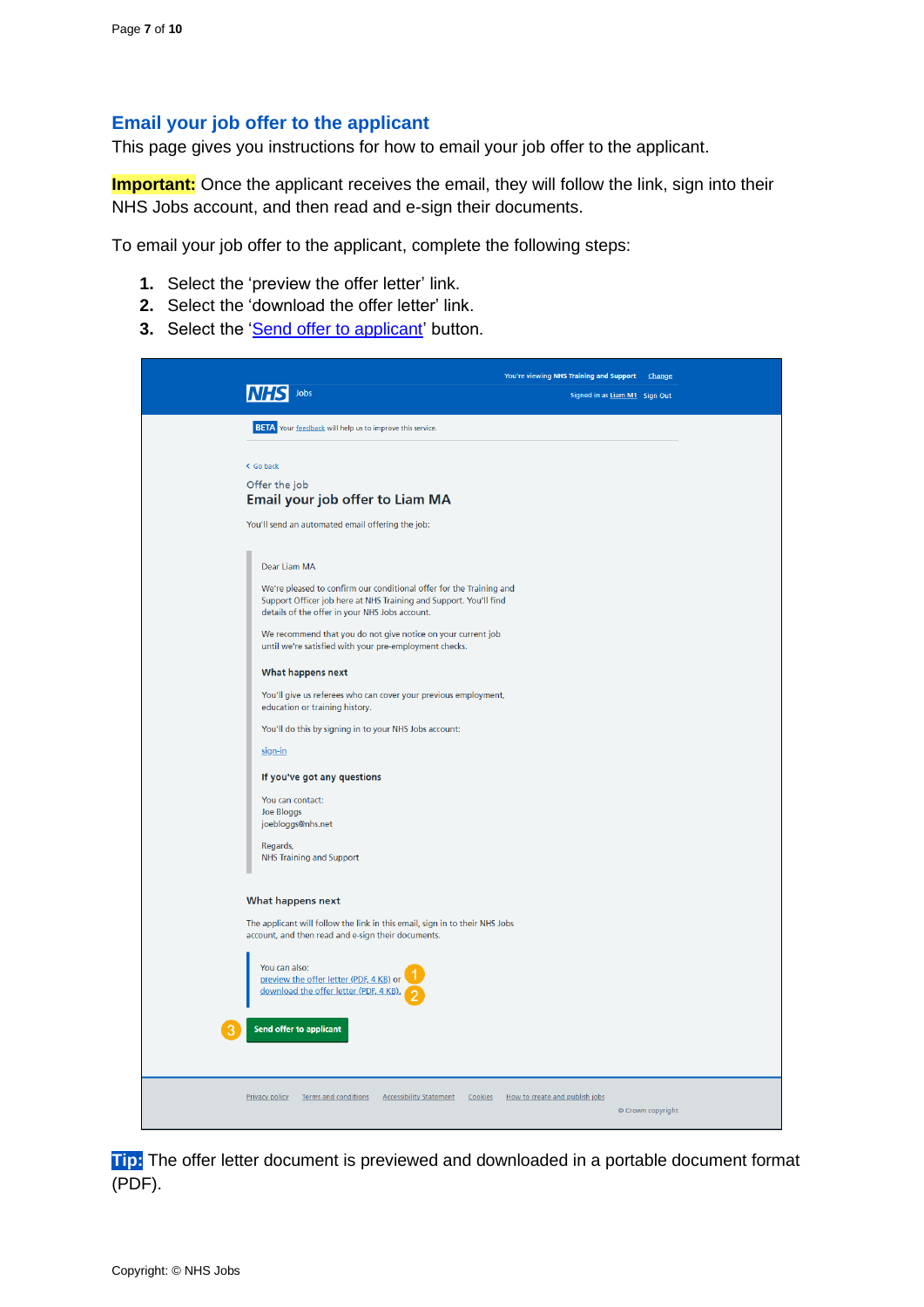#### <span id="page-7-0"></span>**Job offer sent to the applicant**

This page shows confirmation you've sent the job offer to the applicant.

**Important:** The applicant should read and respond to your email and accept or reject the job offer.

To view the applicants offered the job, complete the following steps:

**1.** Select the 'View the applicants offered the job' button.

|                                                                          | You're viewing NHS Training and Support<br>Change           |
|--------------------------------------------------------------------------|-------------------------------------------------------------|
| Jobs<br>INH S                                                            | Signed in as Liam M1 Sign Out                               |
| <b>BETA</b> Your feedback will help us to improve this service.          |                                                             |
|                                                                          |                                                             |
| <b>Training and Support Officer</b><br>job offer sent                    |                                                             |
| to Liam MA for NHS Training and Support                                  |                                                             |
| What happens next                                                        |                                                             |
| The applicant should read and respond to your email.                     |                                                             |
| View the applicants offered the job                                      |                                                             |
| Terms and conditions<br><b>Accessibility Statement</b><br>Privacy policy | Cookies How to create and publish jobs<br>© Crown copyright |

You've edited and resent the job offer and reached the end of this user guide.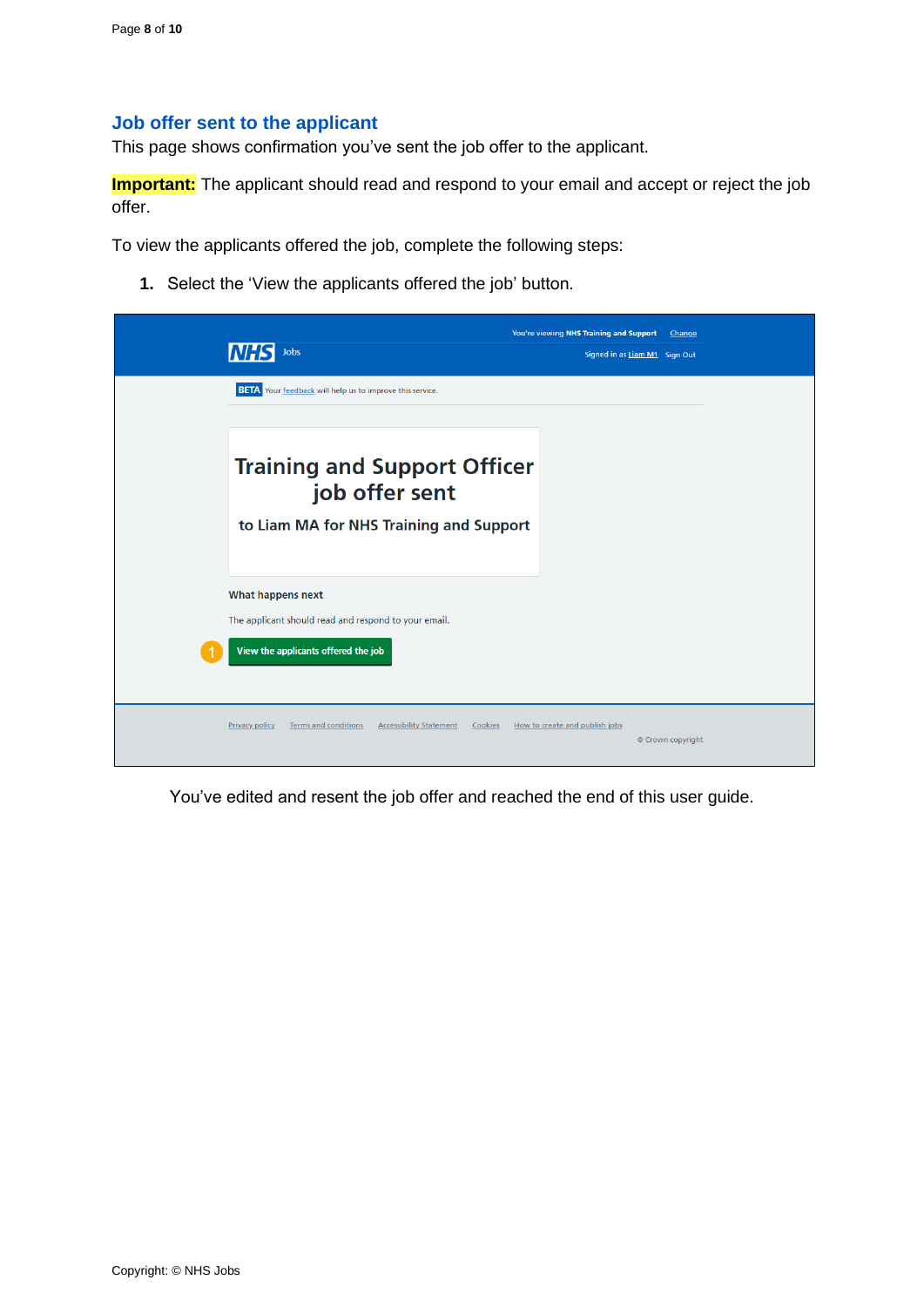### <span id="page-8-0"></span>**Reject the conditional offer**

This page gives you instructions for how to reject the conditional offer.

To add the rejection reason, complete the following steps:

- **1.** In the **Reject reason** box, enter the details.
- 2. Select the ['Save and continue'](#page-9-0) button.

|   | <b>NHS</b><br>${\sf Jobs}$                                               | You're viewing NHS Training and Support | Change<br>Signed in as Liam M1 Sign Out |  |
|---|--------------------------------------------------------------------------|-----------------------------------------|-----------------------------------------|--|
|   | <b>BETA</b> Your feedback will help us to improve this service.          |                                         |                                         |  |
|   | < Go back<br><b>Reject the conditional offer</b>                         |                                         |                                         |  |
|   | Describe why the applicant rejected the offer                            |                                         |                                         |  |
|   |                                                                          | ı                                       |                                         |  |
| 2 | <b>Save and continue</b>                                                 |                                         |                                         |  |
|   | Terms and conditions<br>Privacy policy<br><b>Accessibility Statement</b> | Cookies How to create and publish jobs  | © Crown copyright                       |  |